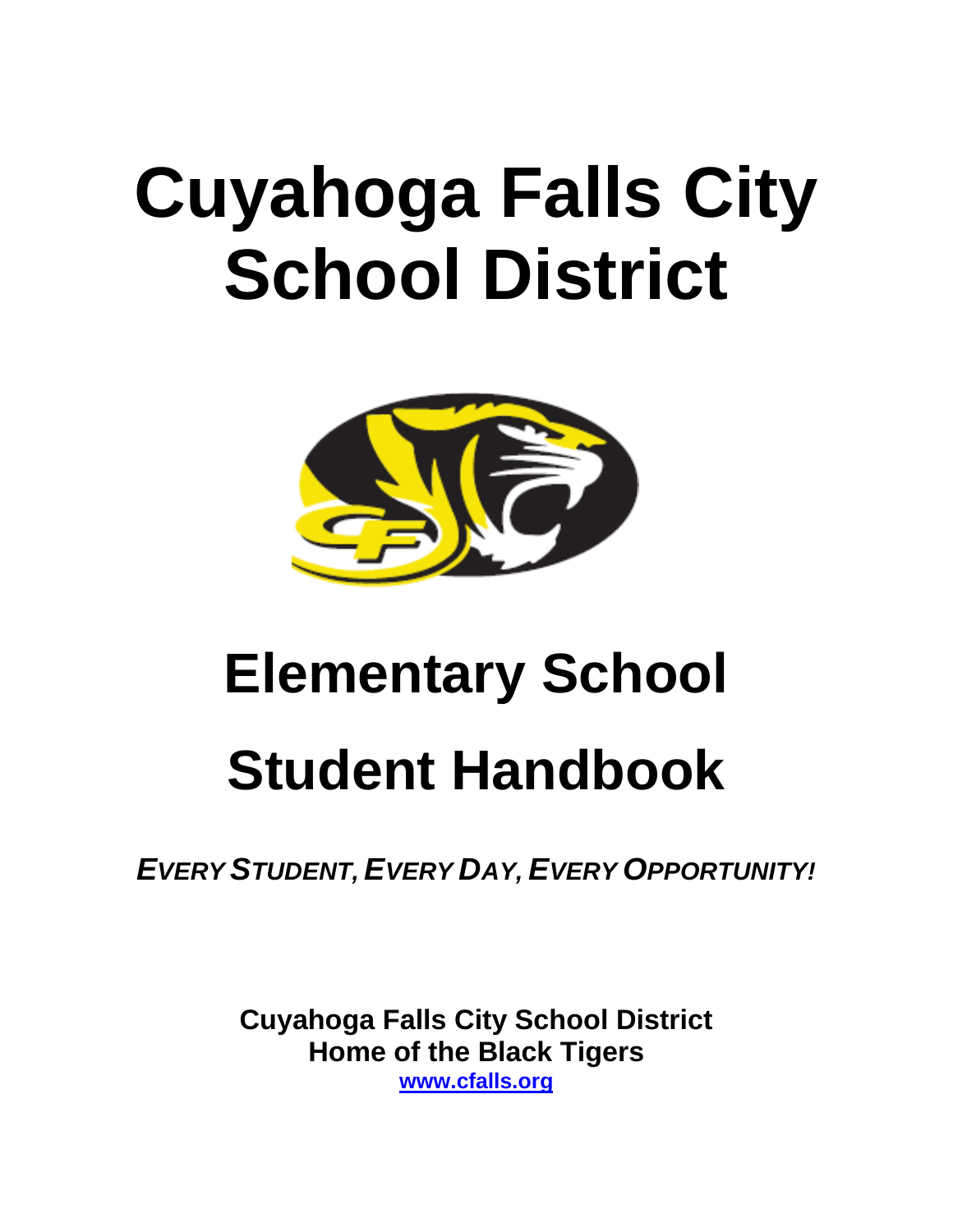

Dear Black Tiger Family,

Welcome to Cuyahoga Falls City School District! We are looking forward to an exciting and successful school year! We have prepared this handbook so that we may bring about a better understanding among the school, parents and students. Please take time to read this handbook thoroughly and reference it throughout the school year. Feel free to call your child's school if we can be of support to you in any way. Together we can be a winning team! Let's have a great year!

Sincerely,

The Principals of the Cuyahoga Falls Elementary Schools

### **DeWitt Elementary**

425 Falls Avenue Cuyahoga Falls, OH 44221 *Jennifer Skala, Principal 330-926-3802*

## **Lincoln Elementary**

3131 Bailey Road Cuyahoga Falls, OH 44221 *Tracy Early, Principal 330-926-3803*

## **Preston Elementary**

800 Tallmadge Road Cuyahoga Falls, OH 44221 *Tammy Brown, Principal 330-926-3805 330-926-3811*

## **Price Elementary**

2610 Delmore Street Cuyahoga Falls, OH 44221 *Amanda Wycuff, Principal 330-926-3806*

## **Richardson Elementary**

2226 23rd Street Cuyahoga Falls, OH 44223 *Julie Hall, Principal 330-926-3807*

## **Silver Lake Elementary**

2970 Overlook Road Silver Lake, OH 44224 *Hillary Geiger, Principal*

**Cuyahoga Falls City Schools: the hub of our community; committed to a culture of caring! We innovate. We create. We personalize education for all!**

> **Cuyahoga Falls City Schools 431 Stow Avenue, Cuyahoga Falls, OH 44221 Phone: (330) 926-3800**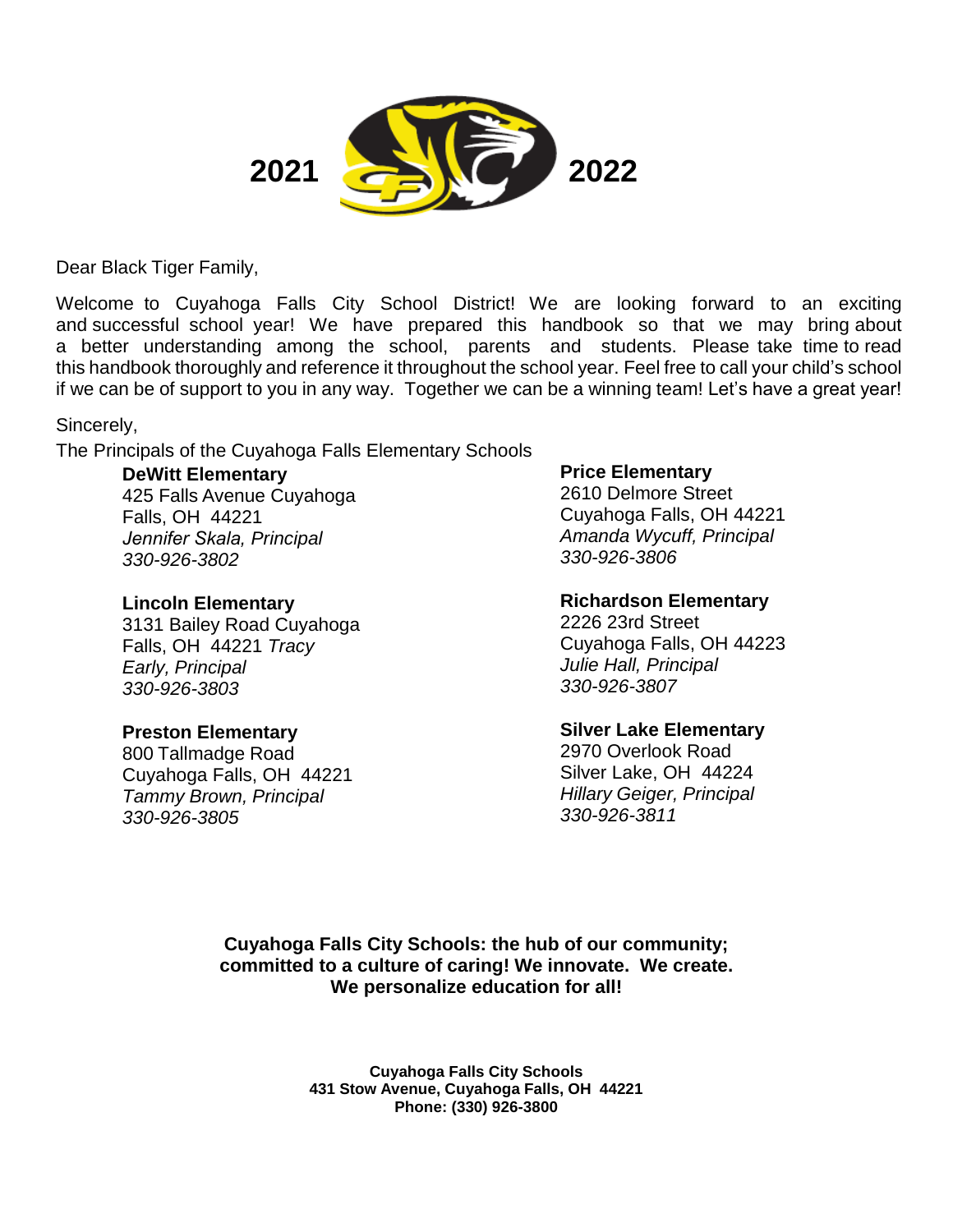#### **EQUAL EDUCATION OPPORTUNITY (Board Policy JB)**

All students of the District have equal educational opportunities. Students have the right to be free from discrimination on the basis of race, color, national origin, citizenship status, ancestry, religion, sex including actual or perceived sexual orientation and actual or perceived gender identity, economic status, marital status, pregnancy, age, disability or military status in all decisions affecting admissions; membership in school-sponsored organizations, clubs or activities; access to facilities; distribution of funds; academic evaluations or any other aspect of school-sponsored activities. Any limitations with regard to participation in a school-sponsored activity are based on criteria reasonably related to that specific activity.

#### **EARLY ENTRANCE TO KINDERGARTEN (Board Policy JEBA)**

State law establishes minimum age requirements for admission to kindergarten. A child who does not meet the age requirements for admittance to kindergarten or first grade, but who will be five or six years old, respectively, prior to January 1 of the school year in which admission is requested, shall be evaluated for early admittance in accordance with District policy upon referral by the child's parent or guardian, an educator employed by the District, a preschool educator who knows the child or a pediatrician or psychologist who knows the child. Following an evaluation in accordance with such a referral, the Board decides whether to admit the child.

#### **ATTENDANCE (Board Policy JED)**

All schools in the state of Ohio are required to meet attendance standards for the year. According to Ohio law and the Cuyahoga Falls Board of Education policy, attendance is required of all students enrolled during the days and hours that school is in session. Regular attendance and punctuality are necessary for success in school and later in life. Many interactive classroom activities take place during the school day that extend the understanding of learned material. Students who miss school frequently often do not achieve their potential and do not develop good work habits for careers beyond high school. **Parents are encouraged to schedule their student's** appointments during non-school hours. Because vacations are Unexcused Absences, parents are asked to schedule vacations **during school breaks.**

#### **STUDENT ABSENCES AND EXCUSES (Board Policy JED)**

Regular attendance by all students is very important. In many cases, irregular attendance is the major reason for poor schoolwork; therefore, all students are urged to make appointments, do personal errands, etc., outside of school hours. Reasons for which students may be medically excused include, but are not limited to:

1. personal illness of the student;

2. illness in the student's family necessitating the presence of the child;

3. quarantine for contagious disease or

4. emergency or other set of circumstances in which the judgment of the Superintendent constitutes a good and sufficient cause for absence from school, which may include but not be limited to absences due to documented medical appointments.

#### **Reasons for which students may be non medically excused include, but are not limited to:**

1. needed at home to perform necessary work directly and exclusively for parents or legal guardians for a limited period of time when approved by the Superintendent (applies to students over 14 years of age only);

2. death in the family (applies to absences of up to 18 school hours unless a reasonable cause may be shown for a longer absence);

3. observance of religious holidays consistent with a student's truly held religious belief;

4. traveling out of state to attend a Board-approved enrichment activity or extracurricular activity (applies to absences of up to 24 school hours);

5. college visitation;

6. absences due to a student's placement in foster care or change in foster care placement or any court proceedings related to their foster care status;

7. absences due to a student being homeless or

8. as determined by the Superintendent.

#### **HABITUAL TRUANT (Board Policy JEDA)**

According to Ohio House Bill 410, A "habitual truant" is any child of compulsory school age who is absent without a legitimate excuse for 30 or more consecutive hours, 42 or more hours in one month or 72 or more hours in a school year. Truancy will be investigated and could result in required participation in remediation program(s), disciplinary action, and / or notification and referral to the proper authorities such as the Cuyahoga Falls Police Department or the Summit County Juvenile Court.

#### **ADMISSION OF HOMELESS STUDENTS (Board Policy JECAA)**

The Board believes that all school-aged students, including homeless students and unaccompanied youth, have a basic right to equal educational opportunities. Accordingly, the District must enroll each homeless student or unaccompanied youth in the District in the school determined to be in the student's best interest. Enrollment is defined by the McKinney-Vento Homeless Assistance Act as attending classes and participating fully in school activities.

#### **REPORTING ABSENCES FROM SCHOOL(Board Policy JED)**

It is the responsibility of the parent / guardian to report all absences to the office. The message should include the name of the parent / guardian reporting the student absent, the student's first and last names, grade the student is in, and the reason for the absence. The absence will be recorded as excused or unexcused based on the reason given and the student's teachers will be notified of the absence by the office on the day of the absence. If a student is not reported absent on the day of the absence, the parent / guardian must contact the office either by personal call or a note reporting the absence immediately upon returning to school. Phone calls and notes will be accepted three (3) days beyond the date of the absence. An absence note must bear the signature of the parent or guardian, the date(s) of the absence, and the reason for the absence. Absences not reported to the office will be recorded as unexcused.

Parents or other responsible persons shall provide the school with their current home and/or work telephone numbers, home addresses and any emergency telephone numbers.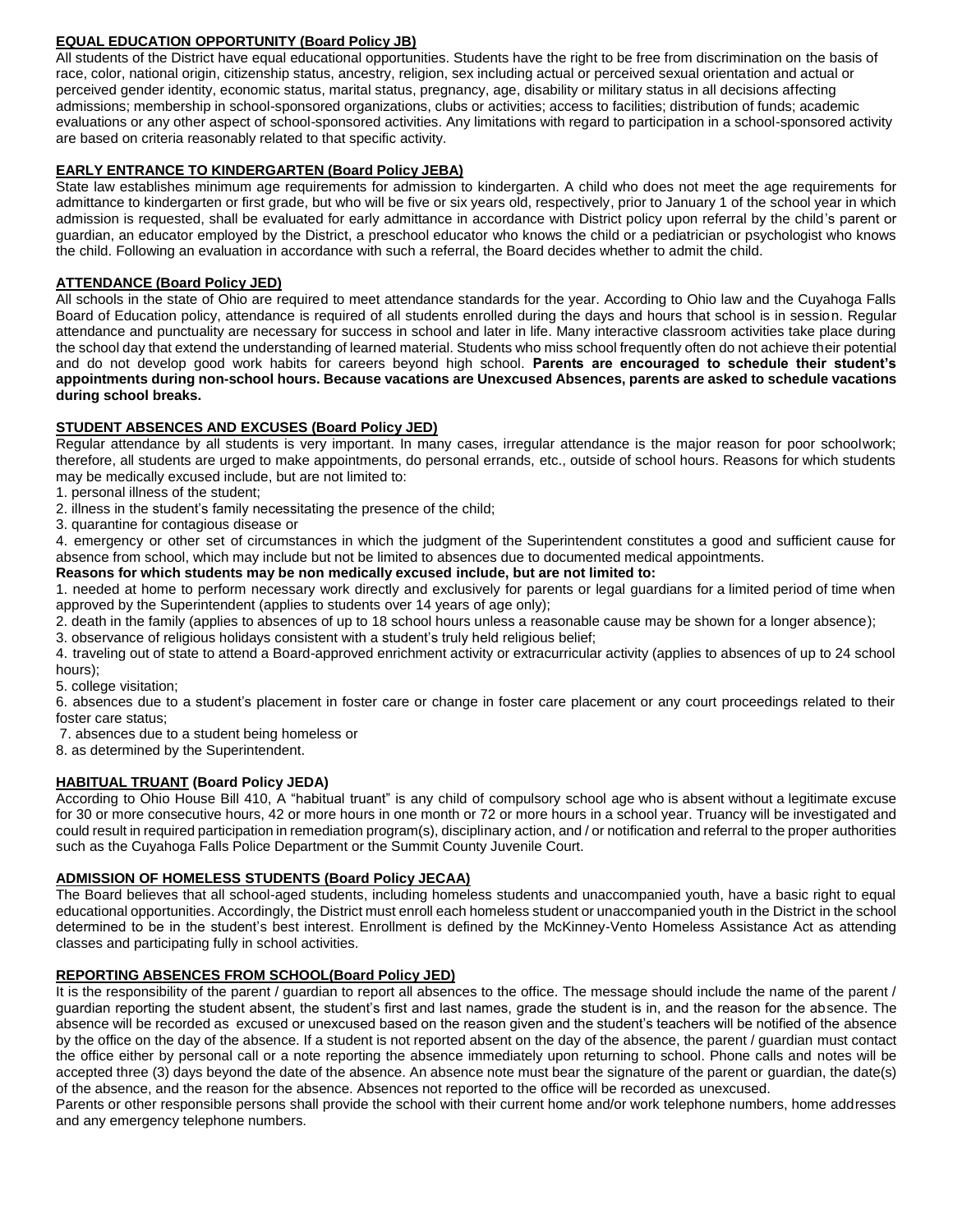#### **TARDINESS**

A student who is not in his/her assigned location by 8:45 a.m. shall be considered tardy. Any student arriving late to school is to report to the office before going to class. A student is considered tardy when he/she arrives between 8:45 a.m. and 10:10 a.m. NOTE: Tardies will be counted toward a student's unexcused absence hours.

#### **DAILY ELEMENTARY SCHOOL SCHEDULE**

| $8:35$ a.m. | Students enter                                            |
|-------------|-----------------------------------------------------------|
| $8:45$ a.m. | Classes begin                                             |
| 3:20 p.m.   | **Dismissal KG - 5th grade                                |
|             | **NOTE: Every Friday, students are dismissed at 2:25 p.m. |

#### **EMERGENCY MEDICAL AUTHORIZATION FORMS (Board Policy JHC)**

The Board of Education will provide to parents or guardians of all students enrolled in the district's schools access to an electronic or written Emergency Medical Authorization Form. In the event emergency medical treatment for a student is necessary, the district will adhere to the instructions submitted on the authorization form.

#### **IMMUNIZATION REQUIREMENTS (Board Policy JHCB)**

In order to minimize the spread of preventable illnesses in schools and provide students with a healthier learning environment, the Board requires immunizations in compliance with State law and the Ohio Department of Health for each student unless the parent(s) filean objection. The Board may also require tuberculosis examinations in compliance with law.

Students eligible for kindergarten and students new to the District must present written evidence of similar immunizations, or written evidence to indicate that they are in the process of receiving immunizations, to be completed no later than the day of entrance. The District will immediately enroll homeless students and foster students and assist in obtaining necessary immunization records. Students failing to complete immunizations within 14 days after entering are not permitted to return to school.

#### **USE OF MEDICATIONS (Board Policy JHCD, JHCD-R-1,JHCD-R-2, JHCD-R-3)**

Many students are able to attend school regularly only through effective use of medication in the treatment of disabilities or illness. Insofar as it is possible, provisions should be made for such medication to be given by the parent prior to or following the school day. When possible, parents should plan to bring and administer medication. Please check with your building principal for additional information as needed regarding administration of medication to students.

#### **COMMUNICABLE DISEASES (Board Policy JHCC)**

The Board recognizes that controlling the spread of communicable diseases through casual contact is essential to the well-being of the school community and to efficient District operation. In order to protect the health and safety of students and staff, the Board follows all State laws and Ohio Department of Health regulations pertaining to immunizations and other means for controlling communicable diseases that are spread through casual contact in the schools. All students with signs or symptoms of diseases suspected as being communicable to others are given immediate attention and sent home if such action is indicated.

#### **CONTROL OF HEAD LICE (Board Policy JHCCB)**

Children identified with head lice infestation (pediculosis) will be sent home with the parent or designated adult. Children with working parents or those children who cannot be sent home will remain in school with restrictions on activities that require close personal contact. Parents who visit the school to pick up their children will be given information about the treatment and follow-up of head lice from the school nurse or secretary.

#### **PROMOTION/PLACEMENT and RETENTION (Board Policy IKE)**

The promotion of each student is determined individually. The decision to promote or retain a student is made on the basis of the following factors. The teacher takes into consideration: reading skill, mental ability, age, physical maturity, emotional and social development, social issues, home conditions and grade average.

"Academically prepared" means that the principal, in consultation with the student's teacher(s), has reviewed the student's work and records and has concluded that, in his/her judgment as a professional educator, the student is capable of progressing through and successfully completing work at the next grade level.

#### **COMPUTER/ONLINE SERVICES (Board Policy EDE)**

Although the Cuyahoga Falls City School District is committed to promoting safe, civil, and legal online activity for children, resources and information found on the internet varies in quality and appropriateness for informational/instructional purposes. Furthermore, materials entering the school via the internet, unlike other curricular materials (textbooks, software, etc.), have not been selected and approved by the Board ahead of time. For these reasons, safety issues will undoubtedly arise around access and use of the internet. Additionally, in order to promote safe and appropriate online behavior, the District will use:

1. Acceptable Use Agreement- Any student or staff member using the Internet from within Cuyahoga Falls City School District's network must have a valid, Acceptable Use Agreement on file.

2. Technology Protection Measure (Filter)- All District-owned devices in all District facilities which are capable of accessing the Internet must use filtering software to prevent access to obscene, racist, hateful, or violent material.

#### **HOMEWORK (Board Policy IKB)**

Homework is assigned to help the student become more self-reliant, learn to work independently, improve the skills that have been developed and complete certain projects, such as the reading of worthwhile books and the preparation of research papers. Home study assignments also afford a way for parents to acquaint themselves with the school program and their own children's educational progress. As long as it is properly designed, carefully planned and geared to the development of the individual student, homework meets a real need and has a definite place in the educational program. It is not used for disciplinary purposes. The extent and type of homework given is decided by the classroom teacher within the framework of specific instructional plans.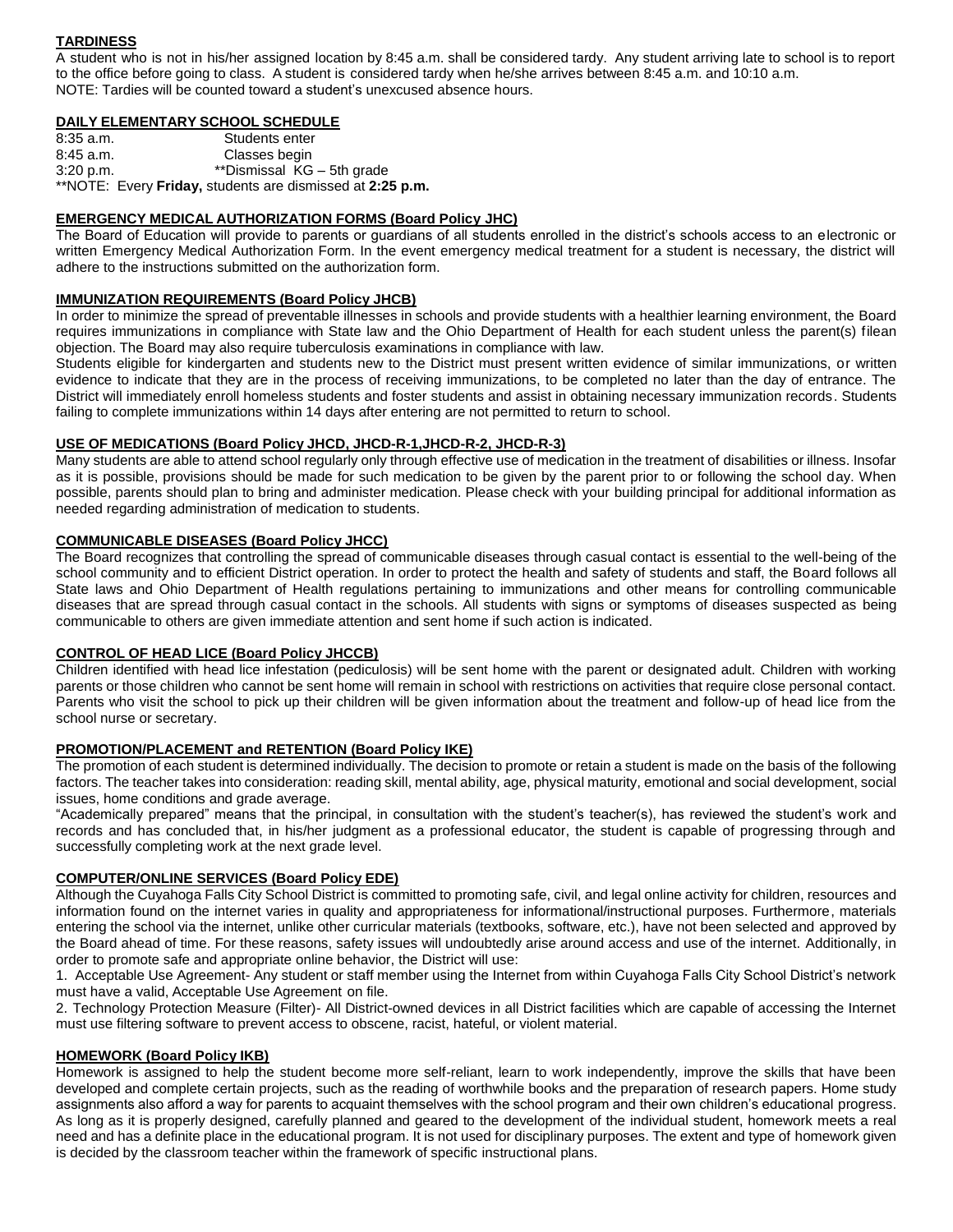#### **DIRECTORY INFORMATION (Board Policy JO)**

Administrative regulations set forth a procedure for annual notification to parents and eligible students of the District's definition of directory information. Parents or eligible students then have two weeks in which to advise the District in writing, in accordance with suchregulations, of any or all items which they refuse to permit as directory information about that student. To carry out their responsibilities, school officials have access to student education records for legitimate educational purposes. The District uses the criteria set forth under administrative regulations to determine who are "school officials" and what constitutes "legitimate educational interests." Other than requests as described above, school officials release information from, or permit access to, a student's education records only withthe prior written consent of a parent or eligible student, except that the Superintendent or a person designated in writing by the Superintendent may permit disclosure in certain limited circumstances outlined under administrative regulations. The District maintains, in accordance with administrative regulations, an accurate record of all requests to disclose information from, or to permit access to, a student's education records and of information disclosed and access permitted.

#### **STUDENT RECORDS (Board Policy JO)**

In order to provide students with appropriate instruction and educational services, it is necessary for the District to maintain extensive educational and personal information. It is essential that pertinent information in these records be readily available to appropriate school personnel, be accessible to the student's parent(s) or the student in compliance with law, and yet be guarded as confidential information.

#### **STUDENT CONDUCT (Zero Tolerance) (Board Policy JFC)**

Students are expected to conduct themselves in a way that exhibits respect and consideration for the rights of others. Students of the District must conform with school regulations and accept directions from authorized school personnel. The Board has zero tolerance of violent, disruptive, harassing, intimidating, bullying or any other inappropriate behavior by its students. A student who fails to comply with established school rules or with any reasonable request made by school personnel on school property and/or at school-related events is subject to approved student discipline regulations.

#### **DISTRICT CODE OF CONDUCT (Board Policy JG, JFCEA )**

Effective discipline, which requires respect for the rights of others, is necessary if all students are to attain a quality education. The Board delegates to school officials the authority to enforce District policies, regulations and school rules governing student conduct. Each case of unsatisfactory behavior by a student is handled individually. The classroom teacher may take the steps that he/she believes are justified in each case. If the student does not respond to these measures, the teacher then refers the student to the principal.

A student's failure to comply with the requirements for conduct outlined in the student handbooks may result in the student being disciplined. A student cannot be suspended, expelled or removed from school solely because of unexcused absences. The student may lose all rights to participate in school-related social events or extracurricular activities for a period of time determined by the principal. Depending on the seriousness of the offense committed by the student, suspension or expulsion may also result. Discipline is always administered in a reasonable manner

A. **Disruption Of School** – A student shall not by use of violence, force, coercion, threat, harassment, insubordination, or by other means cause disruption passively or aggressively to the educational process. This includes the incitement of others towards acts of disruption. This also includes false alarms and bomb threats.

B. **Damage To Property/Vandalism** – A student shall not cause or attempt to cause damage, destruction, or defacement to school or private property on school premises or at any school activity.

C. **Degrading Acts** – A student shall not engage in any act which does, or may frighten, degrade, disgrace, threaten, intimidate or cause injury to any person within the school system.

D. **Disrespectful/Defiant Behavior** – A student shall not through his/her actions, show, engage or behave in such a way which demonstrates insolent, disrespectful or defiant behavior to school personnel.

E. **Fighting, Assault, Battery** – A student shall not fight, physically touch or behave in such a way as could cause physical harm to another party, nor shall a student engage in any act or threatened act of physical violence or force causing, attempting to cause, or threatening to cause physical harm to another. Any student involved in fighting will be emergency removed for the remainder of the school day.

F. **Profane/Inappropriate Language or Gestures** – Students shall not use profane or vulgar language or gestures. **Note:** The term language in these guidelines is intended to cover the use of profane, indecent, inappropriate or obscene language, including racial, sexual or ethnic slurs, in written or verbal communication. This shall include the use of obscene gestures, pictures, signs or clothing.

G. **Disobedience/Insubordination** – A student shall not fail to comply with reasonable directions from teachers or other school personnel at any time while under the jurisdiction of the school. Examples of disobedience – insubordination are, but not limited to: refusal to identify oneself and/or to go to the office upon request; refusal to serve Friday School and refusal to serve In School Restriction.

H. **Dangerous Weapons Or Instruments** – A student shall not possess, handle, transmit, conceal, or threaten to use any object, which might be considered a dangerous weapon or instrument. Some examples are, but not limited to, fireworks, explosives, guns, knives, lookalike weapon, or chemical spray. This offense is a violation of O.R.C. §2923.122. A violation of this rule is considered a major offense and will result in student suspension/expulsion from school.

I. **Arson/Attempted Arson** – A student shall not burn or attempt to burn any property, whether public or private, within the grounds of the school system or while under the jurisdiction of school personnel.

J. **Emergency Alarms and Equipment** – A student shall not discharge or use emergency alarms or equipment without just cause. A student shall not give false alarm of fire, bomb or other hazard.

K. **Theft/Possession of Stolen Items** – A student shall not cause or attempt to take into possession the public property or equipment of the school district or the personal property of another student, teacher, visitor or employee of the school district.

L. **Leaving School Without Permission/Truancy** – A student upon arrival at school may not leave the school without parental notification, a pass from the office and administrative approval. A student will be considered truant if he/she misses a class, lunch or study hall without official permission.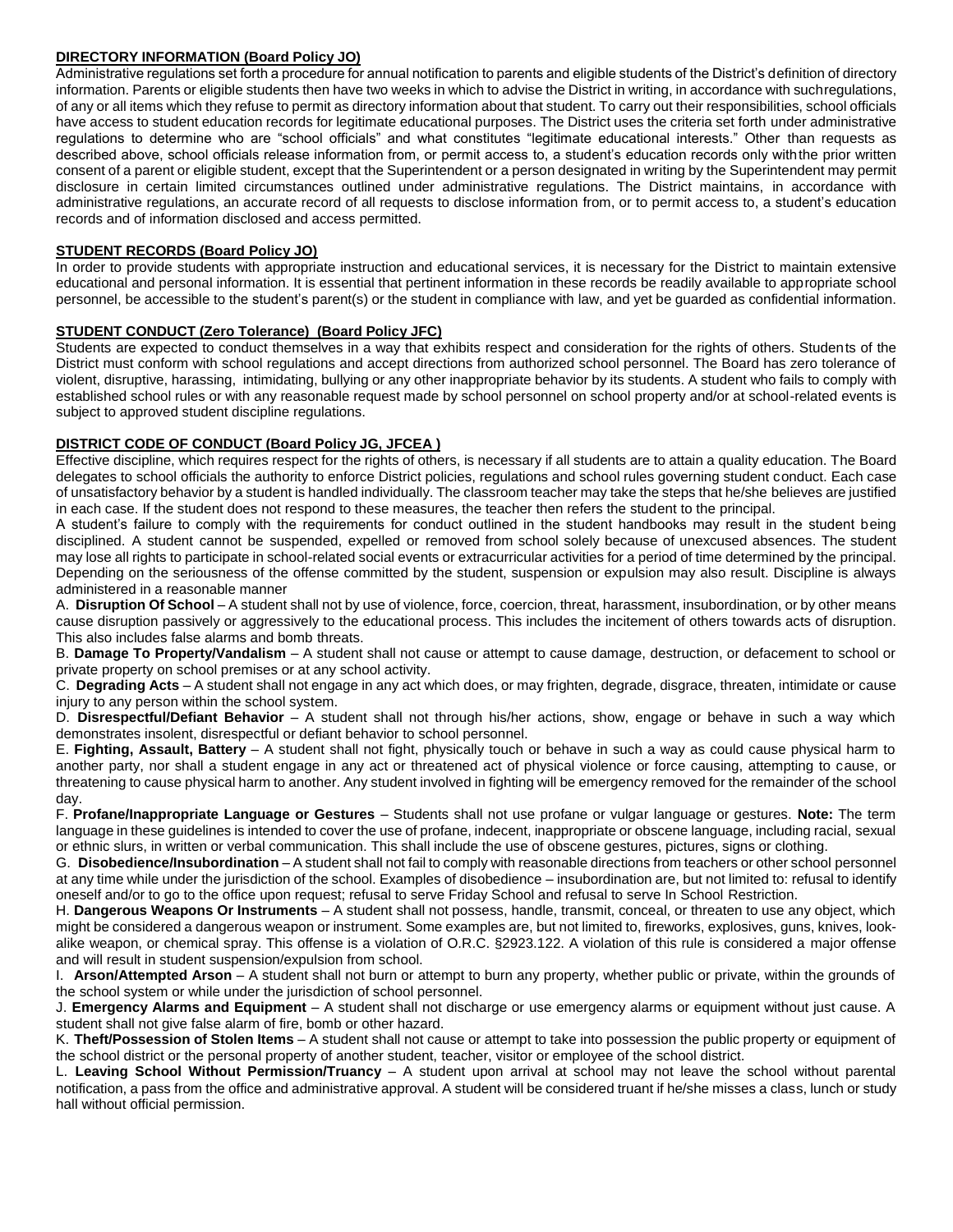M. **Tobacco/Nicotine** – A student shall not possess, use, transmit, conceal, smoke, smell of, or otherwise make use of tobacco or related products (including lighters or matches), any alternative nicotine product, including electronic, vapor, or other substitute forms ofcigarettes, cigars, cigarillos, or pipes or any tobacco or nicotine cessation products.

**Note:** It is prohibited by Ohio law for a minor to use, consume, or possess cigarettes, other tobacco products, papers used to roll cigarettes, or alternative nicotine products. It is also now prohibited for a minor to assist, pay for or share in the cost of such products. Even though there are some exceptions to this new law, those exceptions would not apply to use or possession of these products at school or school activities.

N. **Forgery** – Students shall not give false statements, make false accusations, and/or interfere with staff investigations, shall not forge the writing of another or falsely use the name of another person or falsify times, dates, grades, signatures, addresses, or other data on school forms or school related correspondence. Failure to comply could be due cause of suspension.

**Cheating** – Students shall not engage in any act of cheating, plagiarism or academic dishonesty. This includes any unauthorized use of instructional materials, fraudulent use of supplementary aids, or other intentional misrepresentation or deception.

O. **Throwing Objects** – Students shall not throw objects on school property. This includes snowballs or throwing food/liquids in the cafeteria.

P. **Public Display of Affection** – Students should not engage in an overt display of affection or sexual act on school grounds that presents an embarrassing appearance to fellow students, staff and school guests.

Q. **Alcohol, Drugs, Narcotics** – A student shall not possess, use, transmit, sell, conceal or be under the influence of any alcoholic beverages, dangerous drugs, any substance containing betel nut, narcotic or mind-altering substance, including, but not limited to marijuana, hemp and hemp products, as defined in R.C. 928.01, as well as any counterfeit or look-alike controlled substance, or overthe-counter drugs on school grounds or at school sponsored activities. Possession by a student of any type of drug paraphernalia is also prohibited.

S. **Inappropriate Use of Technology** – The use of computer technology and/or the Internet is a privilege and not a right. Inappropriate use includes, but is not limited to, vandalism to equipment, uploading or creating of computer viruses, harassment, sending of unwanted mail, wasting materials, initiating access to inappropriate material, and hacking.

T. **Electronic Devices** – Electronic devices are to be off and out of sight during the school day unless used for instructional purposes and with teacher authorization and supervision. The item will be confiscated in its entirety without putting a block onto the electronic device. A parent/guardian or designee that is listed on the EMA Form will be required to pick up the item. A proper identification and signature will also be required before the item is released.

U. **Harassment** – No student shall intimidate, insult, or in any manner abuse or harass, sexually or otherwise, another student, staff or other person. This prohibition of harassment also includes any act of intimidation or threat that causes mental or physical harm or discomfort to another student or staff. Any incident should be reported to a staff member or building administrator.

V. **Inappropriate Dress or Appearance** – All students are to dress in a manner that is consistent with the Student Dress Code. Students in violation of the Dress Code will be given the opportunity, with parent contact if necessary, to immediately remedy the inappropriate dress or will be assigned to the in-school restriction room for the rest of the school day. Those in continued violation of thedress code will be subject to disciplinary measures.

W. **Multiple Code Violation** – A student who accumulates 10 or more days of suspensions in the course of the school year may be recommended for expulsion from school. Serious violations of the student conduct code could result in a recommendation for expulsion before the accumulation of 10 days of suspension.

X. **Possession or Distribution of Inappropriate Materials** – A student shall not possess or distribute images or materials that are deemed inappropriate nor distribute or sell unauthorized materials on school property. This includes, but is not limited to, displays of violence, sexual materials, or drug and alcohol related images.

Y. **Loitering/Trespassing** – Students not involved in supervised after-school activities should exit the building as soon as possible but not later than thirty (30) minutes after the conclusion of the school day. Unsupervised students in the school building could face disciplinary action/or trespassing charges.

Z. **Gambling** – A student shall not engage in any gambling activities, such as playing or gambling for money or other stakes.

AA. Any other form of behavior which is detrimental to a proper school and/or school activity atmosphere as prescribed by the administration and as outlined in the student/parent handbook for the building in which the student is enrolled.

BB. The use, possession, or storage of electronic skateboards, including self-balancing boards/scooters and other similar equipment (hereinafter "hoverboards") constitute a fire risk and are prohibited on District property. Hoverboards on District property will be confiscated and the parent/guardian or designee listed on the EMA form will be required to retrieve them.

CC. Gang membership and/or gang activity. For purposes of this policy, a gang is an organization, association, or group of three (3) or more people, using a common name or one or more common identifying signs, symbols, or colors, whose members individually or collectively engage in criminal activity.

#### **VISITORS TO THE SCHOOLS/ SECURITY (Board Policy KK)**

The Board encourages parents and other citizens of the District to visit classrooms to observe the work of the schools and to learn what the schools are doing. Visits should be scheduled with the teacher, in advance, to avoid any unnecessary disruption to classroom instruction or activities. To maintain the safety of students and staff and to ensure that no unauthorized persons enter buildings, all visitors must first report to the main office to receive authorization to visit. (Authorization is not needed for school programs, assemblies, graduations and athletic events.) All participants and spectators of school programs, assemblies, graduations and athletic events are expected to abide by all applicable laws, local ordinances, Board policies and District and building regulations pertaining to public conduct on District property. School principals and their designees are authorized to take appropriate action to prevent and remove, if necessary, unauthorized persons from entering District buildings, loitering on the grounds and/or creating disturbances anywhere on District property.

#### **STUDENT TRANSPORTATION/ ELIGIBILITY ZONES SERVICES (Board Policy EEAA)**

The transportation policies of the Board are aimed at providing a safe, efficient and economical method of getting students to and from school. It is the desire of the Board that the transportation schedule serves the best interests of all students and the District. The Board provides transportation as required by State law.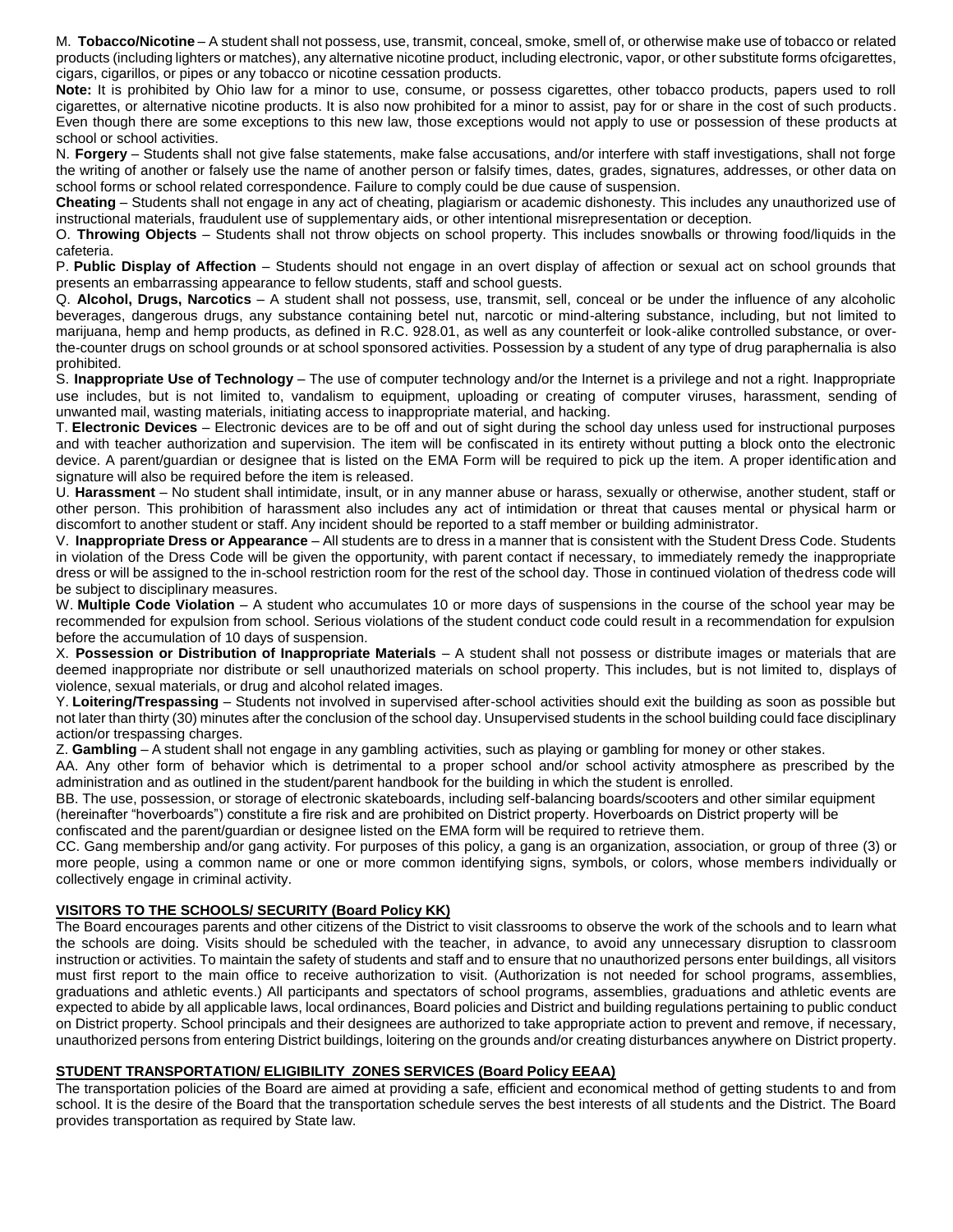The District will transport as many students as practical on school buses that meet all the state requirements for pupil transportation. In some cases, students may be transported by other means as defined by State law.

Fees may not be charged to students for routine transportation or for non-routine transportation for educational field trips provided during the school day.

The Board annually approves designated bus stops and time schedules as presented by the Superintendent/designee, and grants authority to the transportation supervisor/designee to adjust stops during the school year.

The Board provides transportation for resident elementary students in grades kindergarten through five, who live more than one mile. The Board provides transportation for resident elementary students in grades six through eight who live more than 1.75 miles.

#### **STUDENT CONDUCT ON DISTRICT TRANSPORTATION (Board Policy JFCC, EEACC,see policy for more information)**

The Board furnishes transportation in compliance with State law. This fact does not relieve parents of students from the responsibility of supervision until such time as the student boards the vehicle and after the student leaves the vehicle at the end of the school day. Students on District managed transportation are under the authority of, and directly responsible to, the driver. The driver has the authority to enforce the established regulations for rider conduct. Disorderly conduct or refusal to submit to the authority of the driver is sufficient reason for refusing transportation services or suspending transportation services to any student once proper procedures are followed. Students will:

1. be careful in approaching bus stops, walk on the left facing oncoming traffic, be sure that the road is clear both ways before crossing the highway and wait in a location clear of traffic;

2. arrive at the bus stop before the bus is scheduled to arrive in order to permit the bus to follow the time schedule;

3. not exhibit behavior at the bus stop that threatens life, limb or property of any individual;

4. sit in assigned seats (drivers have the right to assign a student to a seat and to expect reasonable conduct similar to conduct expected in a classroom);

5. reach assigned seat without disturbing or crowding other students and remain seated while the vehicle is moving;

6. obey the driver promptly and respectfully and recognize that he/she has an important responsibility and that it is everyone's duty to help ensure safety

#### **INTERROGATIONS AND SEARCHES (Board Policy JFG, JFG-R)**

The District has responsibility for the control and management of students during the school day and hours of approved extracurricular activities. While discharging its responsibility, the administration is to make an effort to protect each student's rights with respect to interrogations by law enforcement officials. The administration has developed regulations to be followed in the case of searches and interrogations.

The right to inspect students' school lockers or articles carried upon their persons and to interrogate an individual student is inherent in the authority granted school boards. All searches are conducted sparingly and only when such search is reasonably likely to produce tangible results to preserve discipline and good order and the safety and security of persons and their property. The Board permits building administrators/designees to search any unattended bag for safety and identification purposes.

#### **STUDENT DRESS CODE (Board Policy JFCA)**

School dress should enhance a positive image of the students and the District and not threaten the health, welfare and safety of the members of the student body. Any form of dress or grooming that attracts undue attention, prompting a disruption of the learning environment or violating the previous statement, is unacceptable. Requirements include the following.

1. Dress and grooming standards require cleanliness in the interest of health, sanitary conditions and safety requirements.

2. When a student is participating in school activities, his/her dress and grooming must not disrupt his/her performance or that of other students or constitute a health threat to himself/herself or other students.

3. Dress and grooming are not such as to disrupt the teaching/learning process.

Board of Education Policy Books are available in school offices and can be found on our district website at the "Board of Education" link: [www.cfalls.org](http://www.cfalls.org/)

District Compliance Officer - Director of Human Resources 330-926-3800 ext. 502020

Parents are encouraged to regularly monitor student academic progress online through Progress Book found on the district website.